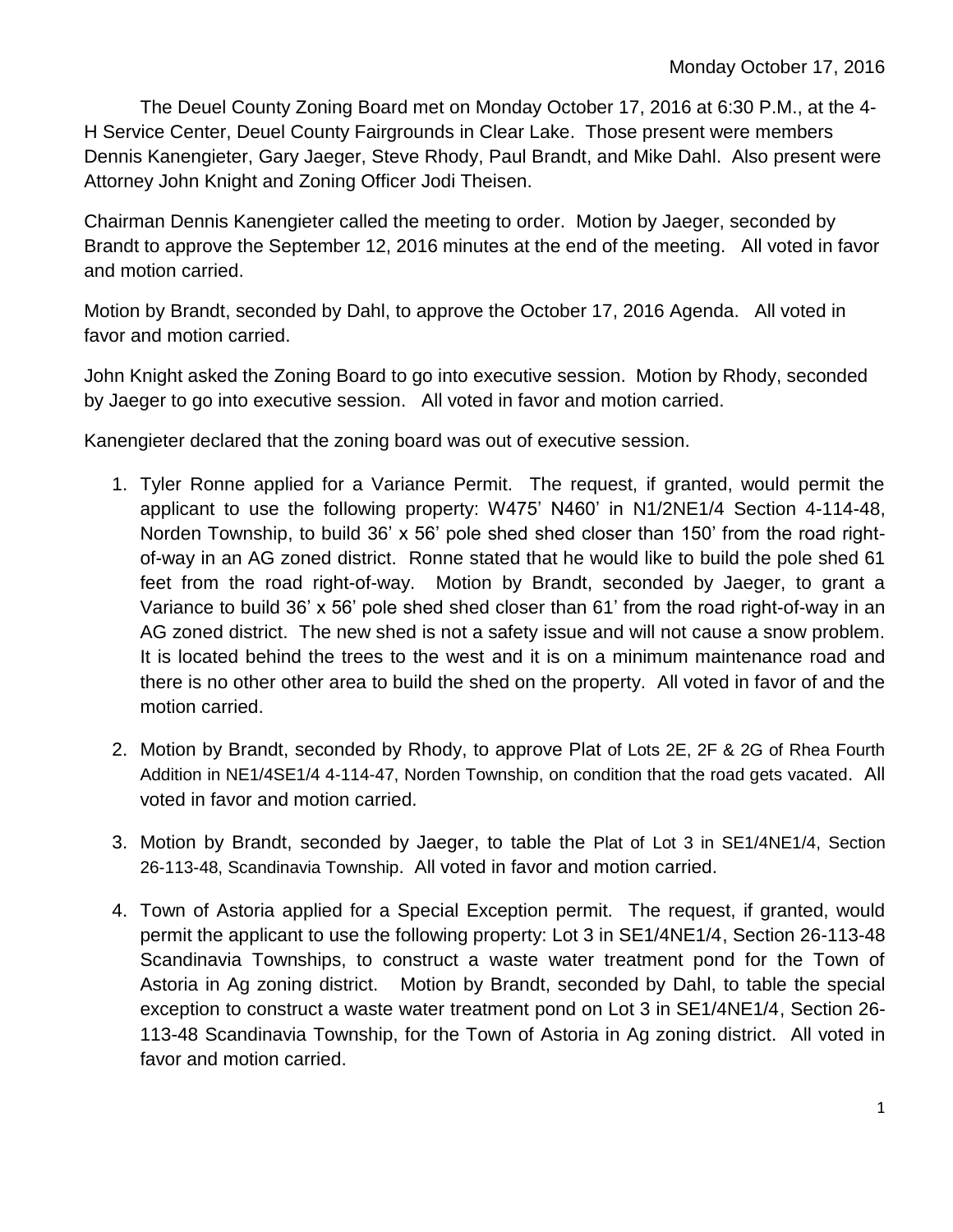- 5. Motion by Jaeger, seconded by Rhody, to approve Plat of Meadow Creek Valley Addition in the SW1/4NW1/4 & N1W1/4SW1/4, Section 33-116-47, Glenwood Township. All voted in favor and motion carried.
- 6. Motion by Rhody, seconded by Dahl, to remove from the table the Flying Cow Wind LLC application for a Special Exception permit. The request, if granted, would permit the applicant to construct up to 12 wind turbines that are 3.45 megawatts in size for a wind farm in Norden Township (T114N, R47W) in sections 21 & 22, and in Herrick Township (T115N, R47W) in Sections 16,21,22,27,28 & 29, Deuel County.
- 7. Flying Cow Wind LLC applied for a Special Exception permit. The request, if granted, would permit the applicant to construct up to 14 wind turbines that are 3.45 megawatts in size for a wind farm in Norden Township (T114N, R47W) in sections 21 & 22, and in Herrick Township (T115N, R47W) in Sections 16,15, 21,22,27,28 & 29, Deuel County. Jackson stated that 1/3 of the project would be in Deuel County. The project would have 2 towers south of Lake Cochrane and 12 towers north of Lake Cochrane and south of Gary, SD. Jackson stated that they have done an environmental impact study. They have done a lot of surveys and reviews of this area during the summer and have contacted the SD Game & Fish. Jackson stated that the biologist and archeologist were in this area and will have them in this area in the future to collect data.

Jackson stated that their company recognizes the concerns of the public. Jackson stated that they contacted some of the lake residents in early 2016. Jackson stated that their reputation is very import to the company. Jackson stated that they had met with the Lake Cochrane Lake Association before this meeting. Jackson stated that they supplied the Zoning Office and Deuel County's State Attorney with final versions of the noise and shadow flicker reports performed by their independent engineer. Also they supplied the bios for the company to get a sense of their qualifications. Additionally, after discussions with the Lake Association and others, they have decided to offer the below conditions to the permit that the Board members can include with their decision to approve or deny. They are:

1. Implementation of a radar-activated FAA lighting system

2. A shadow flicker limitation of only 30 hours per-year for non-participating homeowners

3. A setback of 1,500 feet from residences occupied at the time of permit application

4. A requirement to provide a noise and shadow flicker assessment from an independent engineer verifying compliance with the above limitations and those included in the county ordinance (eg. 50 decibel limit).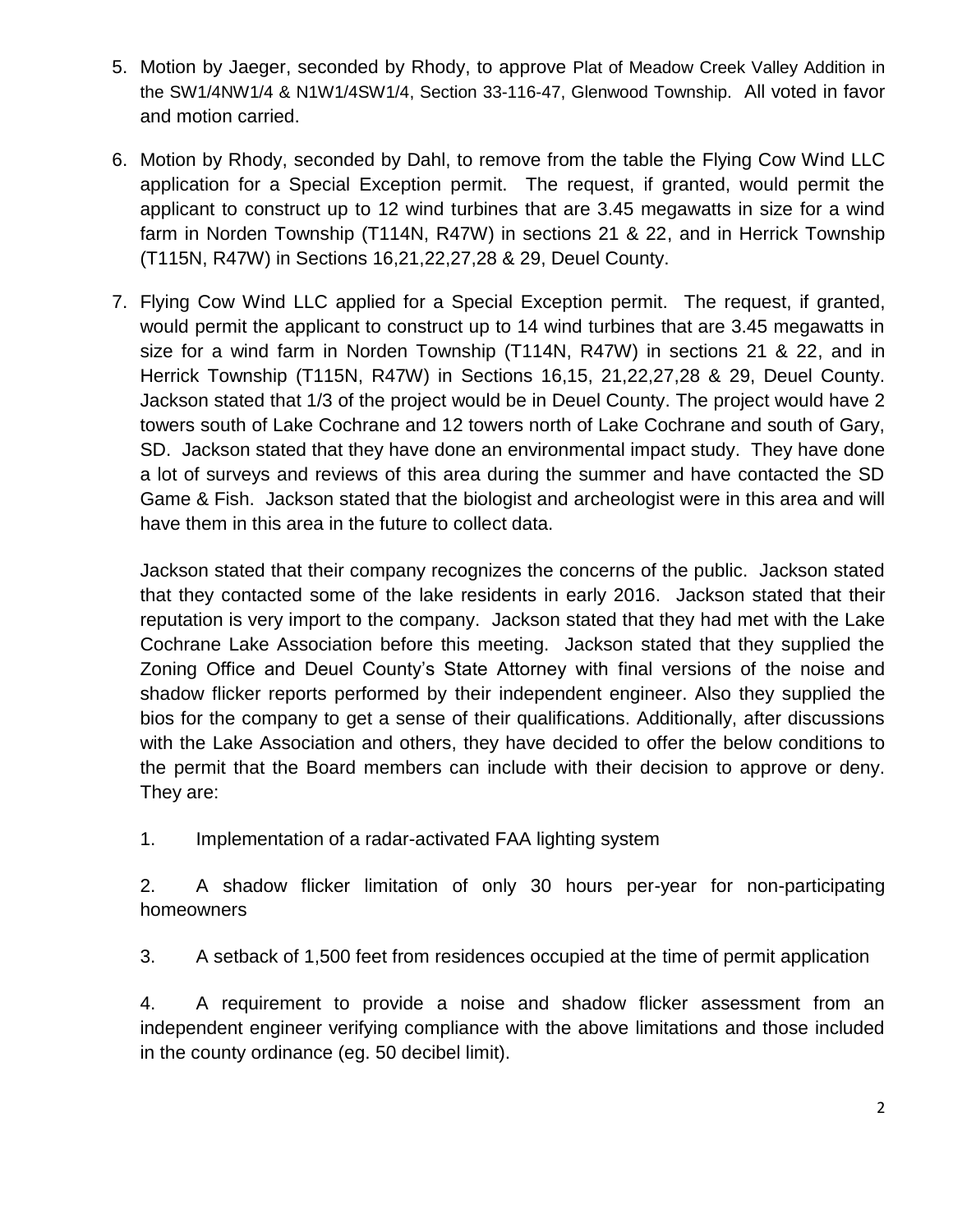The above limitations meet or exceed current industry standards. Jackson stated that the max decibel would be 47.5 decibels at a residence. Jackson stated that the company is committed that the towers will be 1500 feet from any residence. Jackson stated that they could help remedy the shadow flicker by compensating the property owner, maybe move the tower, possibly move the tower, plant trees for the property owner to help limit the flicker, or possibly shut the tower down during that time.

Jim Ekholm, who represented the Lake Cochrane Association, stated that they are concerned about the noise, the view, and the environmental impact. Ekholm stated that the lake is flat and the noise will be a big concern to the residents of the lake. The lake residents stated that they would like no towers near the lake. They would like them at least 4 to 5 miles away. Ekholm called several people to speak about their concerns.

Jim Ekholm read a letter from David Janes, a small acreage owner, that stated his concerns about property values, the setbacks concerning noise, and impact he has with some towers located around his property by Astoria, SD. Brenda Taylor, a small acreage owner, stated her concerns about property values, the setbacks concerning noise, the shadow flicker, and the ice throw because they would have towers to the north, east, and south of their property.

Anna Baumiller stated a statement of opposition to the board. She did a survey of the people around the lake and some of the property owners in Norden & Herrick Townships.

Duane Thompson stated that he is an ag land owner and producer and was approached by Paul Tol to sign his property up for an easement or maybe a tower. Thompson stated that he didn't sign up any of his land and was concerned about the chemicals that are used in these towers, and if there was a tornado what would happen. Thompson stated that he is not in favor of the wind turbines. Al Cochrane from Nebraska stated his family was the first family to settle Lake Cochrane. He stated his concerns about the placement of the towers, the tranquility and the peacefulness of the lake, and what the turbines would disturb.

A.J. Swanson, an attorney from Canton, SD for the Lake Cochrane Association, stated that he is dealing with wind farms south of Sioux Falls. This farm would have seven hundred turbines and Lincoln County is in the process of changing their wind ordinance. Swanson stated that Lincoln County has concerns about the setbacks, shadow flicker, and the noise. Swanson stated that the Lake Cochrane Association has the same concerns. Chad Nelson, an attorney from Milbank who is also representing the Lake Cochrane Association, stated that it is due process to consider all the aspects of the wind towers. Brandt and Jaeger stated that they have done a lot of research about the wind towers.